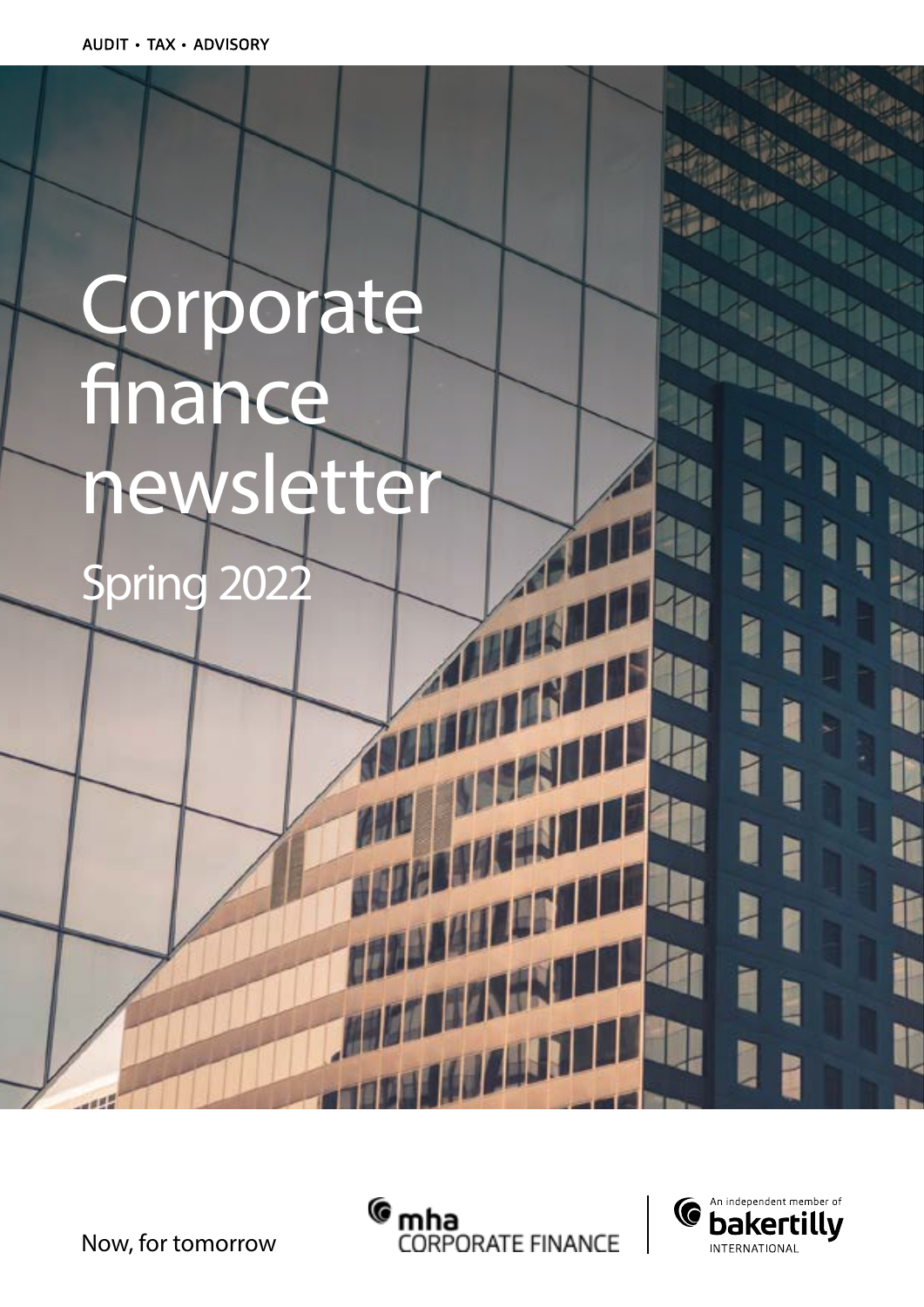### Welcome to our spring 2022 corporate finance newsletter.

Welcome to our spring 2022 corporate finance newsletter. In this edition we share details of some of our recent deal completions, we outline the key steps to making a successful acquisition and we comment on key factors to consider when looking to raise debt finance.

#### Experts in:

Strate

£

Busin

**Raisin** 

Mana

Empl

. . . . . .

| egic M&A                 | <b>Business acquisitions</b> |
|--------------------------|------------------------------|
|                          |                              |
| ess valuations           | Financial due diligence      |
|                          |                              |
| ng equity & debt finance | Capital markets advisory     |
|                          |                              |
| gement buyouts           | Preparing for exit           |
|                          |                              |
| oyee ownership trusts    | <b>Business sales</b>        |
|                          |                              |

 $\mathbf{\hat{i}}$ How can we help

If you would like to know more about how we can assist you, your clients or your contacts on corporate finance, M&A or strategic planning matters, then contact one of the senior members of our team, whose details are on page 11

or visit us at: mha-uk.co.uk/services/corporate-finance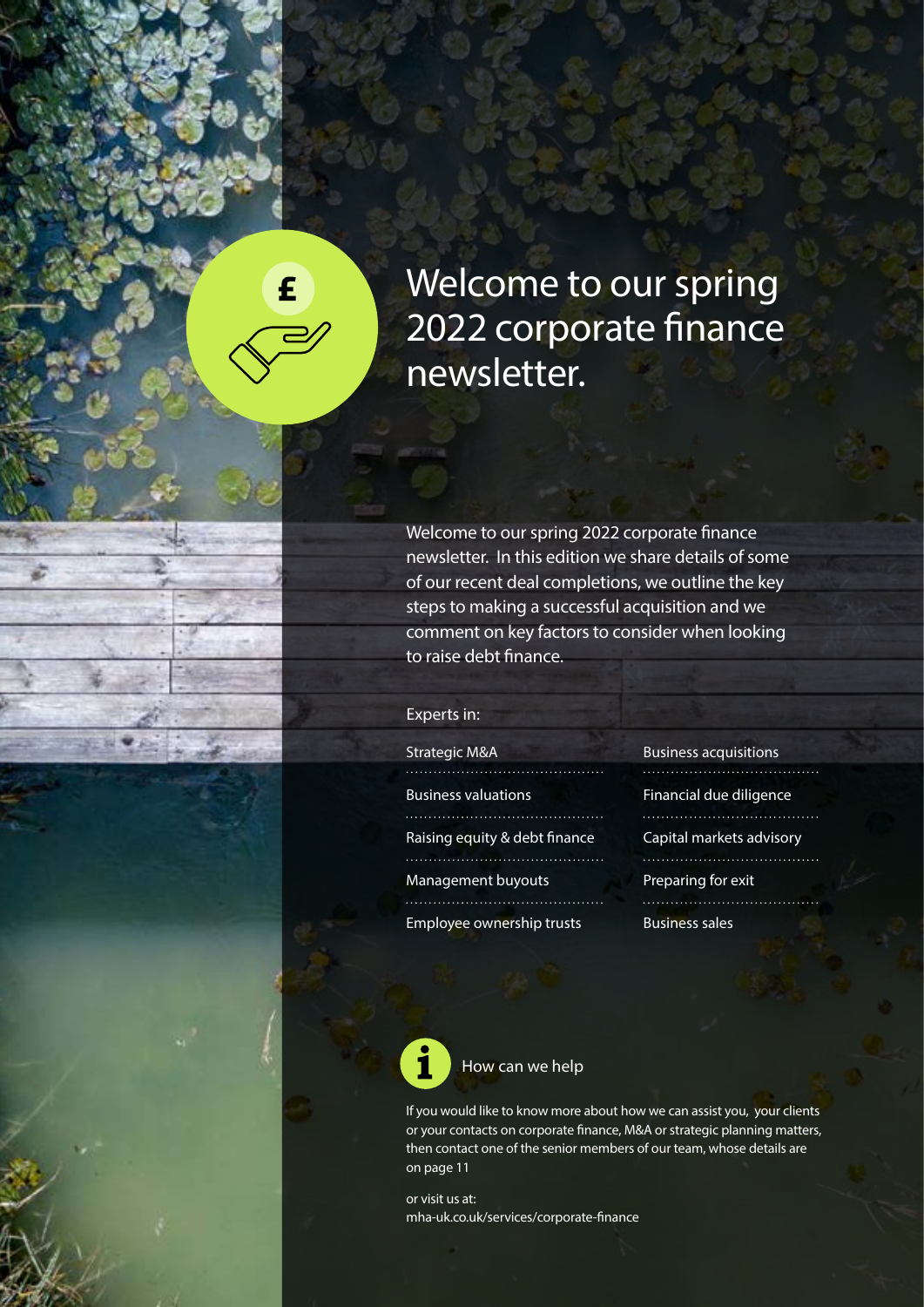We have continued to advise our clients on a number of high-profile M&A transactions in recent months, maintaining our reputation as one of the UK's leading SME corporate finance advisory teams.

In this edition we focus on four recent deals:



Sale of Salisbury Group to Atlas FM



Management buyout of FuseMetrix Group



Admission of SuperSeed Capital to the AQSE Growth Market



Sale of Working Time Solutions to Totalmobile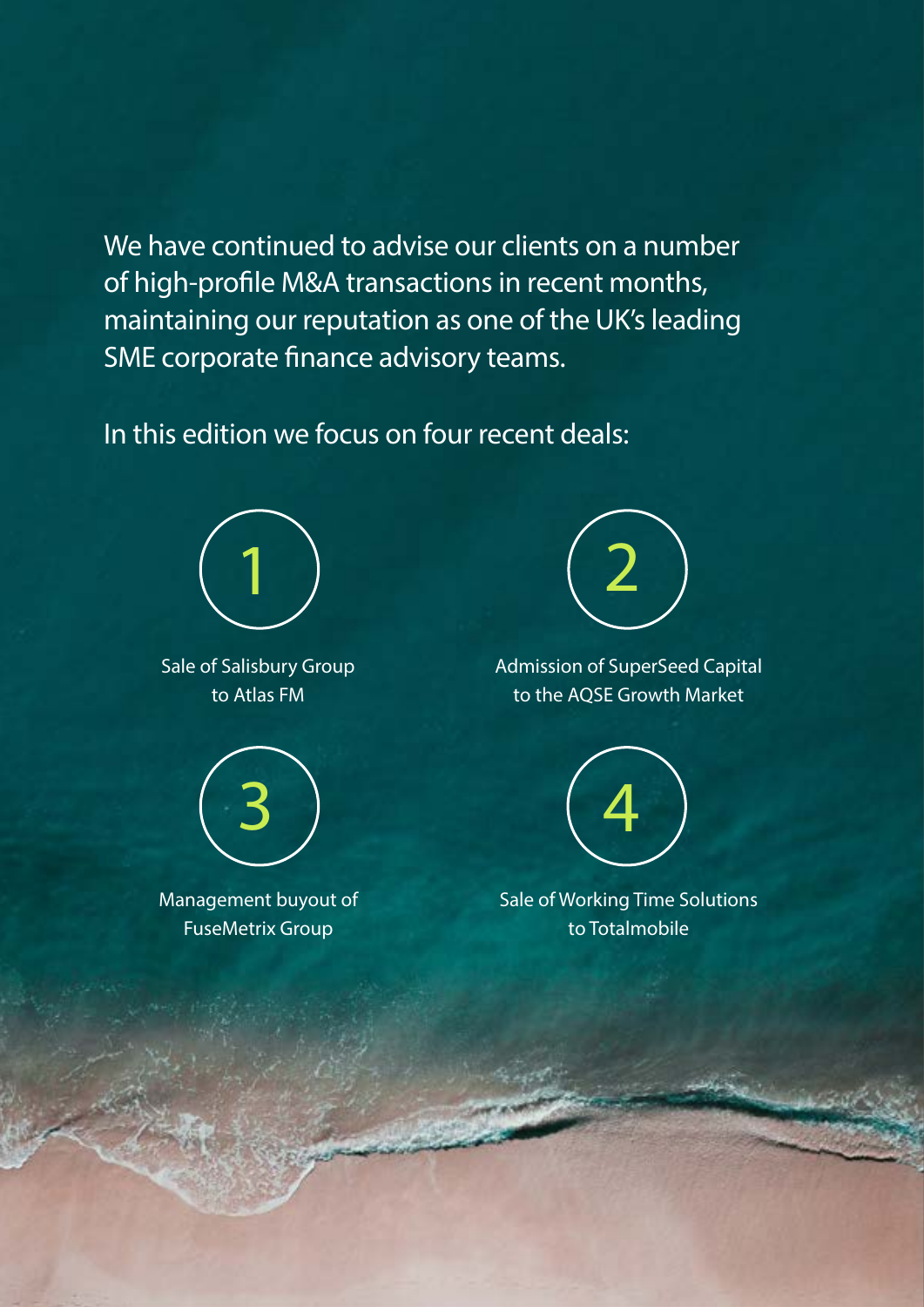# Sale of Salisbury to Atlas to form a national total FM player

To find out more about Salisbury Group and Atlas FM go to www.salisburygroup.com and https://atlasfm.com

We are pleased to announce our role as lead adviser to the shareholders of Salisbury Group on its sale to Atlas FM, forming a £160m revenue national total facilities management player.

Salisbury was founded in 2013 as the dedicated facilities services arm of a commercial property company and has since grown into an award-winning national operator with a diverse customer base, historical revenues exceeding £50m, and excellent prospects following two record years in which it secured over £30m of new contracts. Our team was engaged by the shareholders to advise its board on the development and delivery of a strategy for Salisbury's disposal.

Established 35 years ago, Atlas has evolved from a local cleaning specialist to become one of the fastest-growing nationwide facilities and support services operators in the UK. Atlas remains privately owned and its management team prides itself on a strong vision and values, characterised by a family feel and highly motivated personnel.

With the addition of Salisbury, Atlas will be a £160m revenue company that employs 8,500 people at over 6,000 sites around the country, bringing together Atlas's renowned cleaning and security services with Salisbury's facilities management and hard services expertise to create an enhanced end-to-end 'total FM' offering. A strong cultural alignment and a shared customer-focused ethos exists between the companies, and this was a major driver for the successful acquisition.

The Salisbury brand and management team will remain in place following the transaction. The combined Atlas and Salisbury team expects to benefit from augmented capabilities on a national scale, which will ultimately enhance the offering for their customers' benefit.



Chris Wisely, Group MD of Atlas, commented:

We are delighted to have acquired Salisbury Group. This deal is a sign of our ambitious growth plans for the future, and we are pleased that the Salisbury management team and staff will become part of the Atlas family. By bringing in Salisbury's excellent facilities services and engineering maintenance capabilities, Atlas now offers the full suite of FM services to our clients."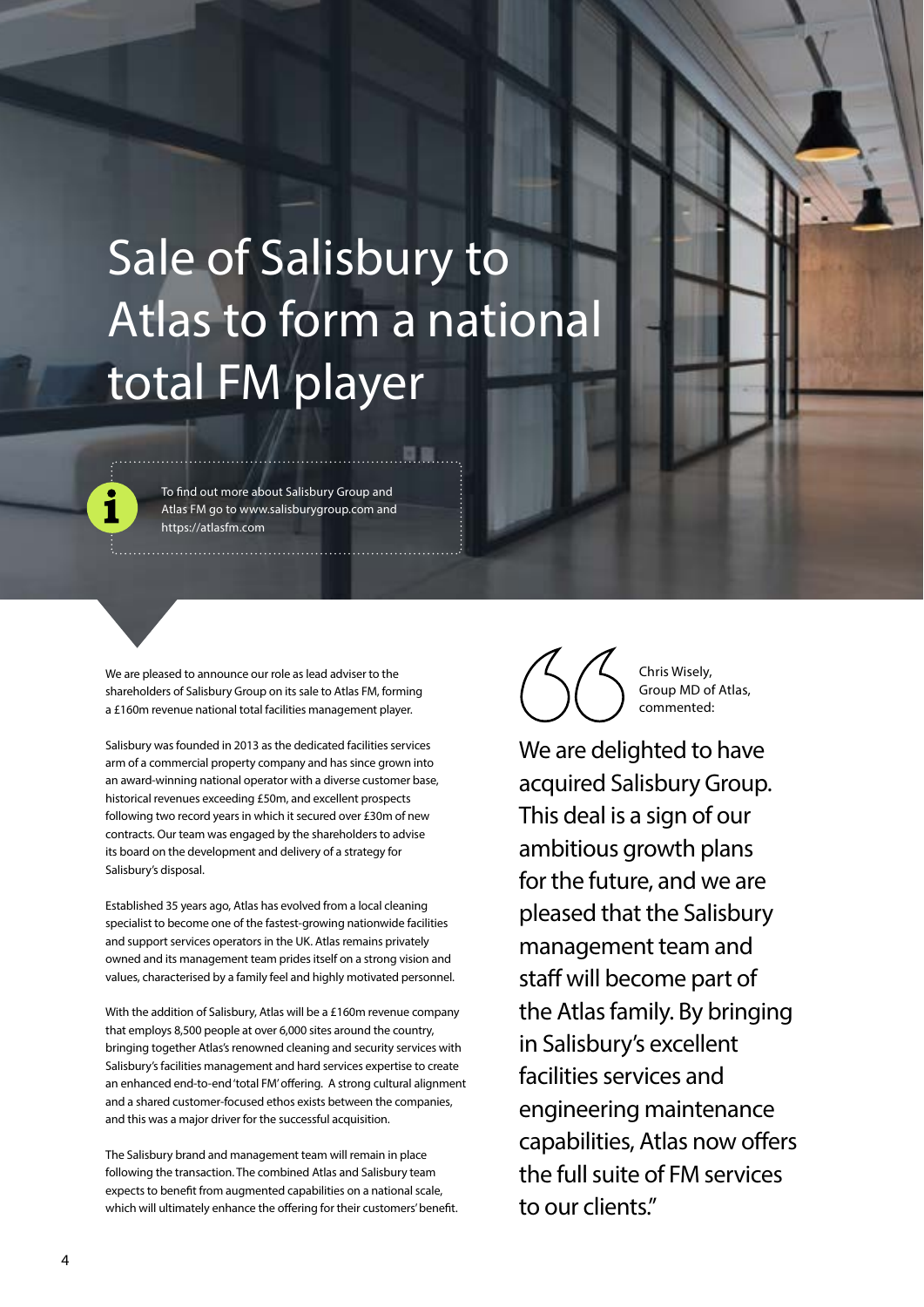

On behalf of the Salisbury board and shareholders, Simon Jones commented:

We are immensely proud of Salisbury and the team who have helped to build the business and establish its leading reputation in the FM market. We have found in Atlas what we believe to be an ideal partner, and we look forward to seeing Salisbury continue to flourish under their ownership. We are very grateful to the MHA team for their hard work and dedication to delivering a successful outcome, and the wider stakeholder group involved. This has been a complex transaction and the advice and support received have been invaluable in bringing it to a successful conclusion."

James Lawson, who led the transaction on behalf of our team, remarked: "We have very much enjoyed advising the shareholders and Salisbury team on this transaction. The degree of cultural fit between Salisbury and Atlas and a like-minded philosophy on customer engagement have been obvious since early discussions; this facilitated a pragmatic and co-operative approach to negotiations and a shared focus on the future opportunity. It's gratifying to have played our part in guiding both businesses to the point where they can now start to deliver as a combined group."

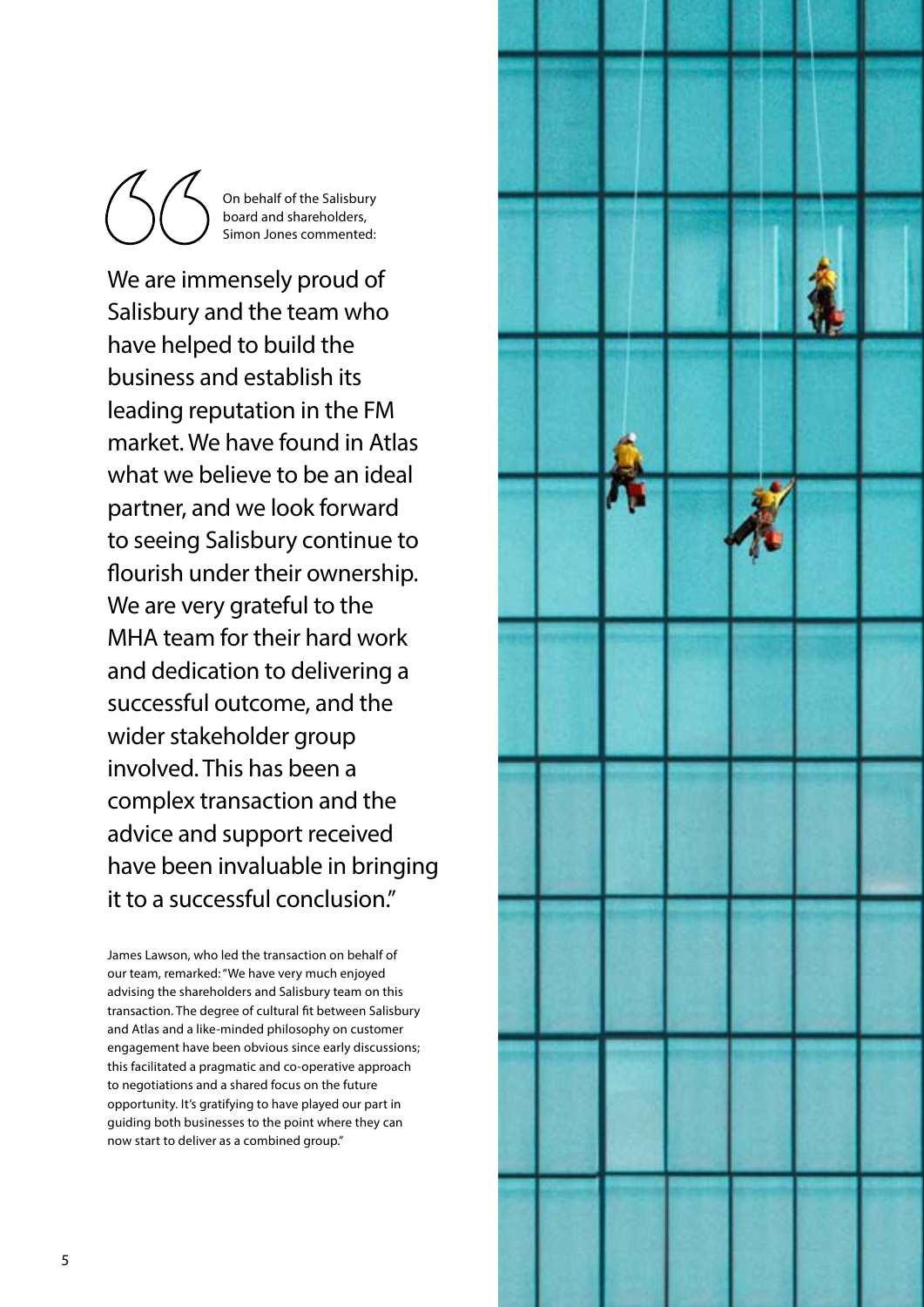## Admission of SuperSeed Capital Limited to the AQSE Growth Market

We are pleased to announce our role as specialist reporting accountants services on the admission of SuperSeed Capital Limited to the Access segment of the AQSE Growth Market.

SuperSeed was incorporated in Guernsey in 2021 as non-cellular company and is a registered closed-ended collective investment scheme.

The company has raised £2,000,000 through the issue of new ordinary shares and will invest as a fund-of-funds in technology-led innovation, primarily through unquoted funds managed by SuperSeed Ventures, the Investment Manager.

The key objective is to maximise investors' long term total returns, principally through capital appreciation.

Mads Jensen, Superseed non-executive director, commented: "We are delighted to have achieved admission to the Access segment of the AQSE Growth Market and to have had the opportunity to work closely with the very experienced, supportive and practical MHA reporting accountants team."

Our advisory team was led by head of capital markets, Robin Stevens, and transaction services leader, Rob Dando, supported by a multidisciplinary team from across MHA and Baker Tilly.

Robin Stevens commented:

It was a real pleasure to work with the SuperSeed board and their experienced adviser team during this extremely interesting and innovate transaction for not just the company, but also AQSE and Guernsey. We wish the SuperSeed team every success in the future."

Rob Dando added:

We were pleased to be able to assist and advise the SuperSeed board, utilising our integrated teams in the UK and in the Channel Islands and working closely with the wider adviser team."



To find out more about SuperSeed go to https://www.superseed.com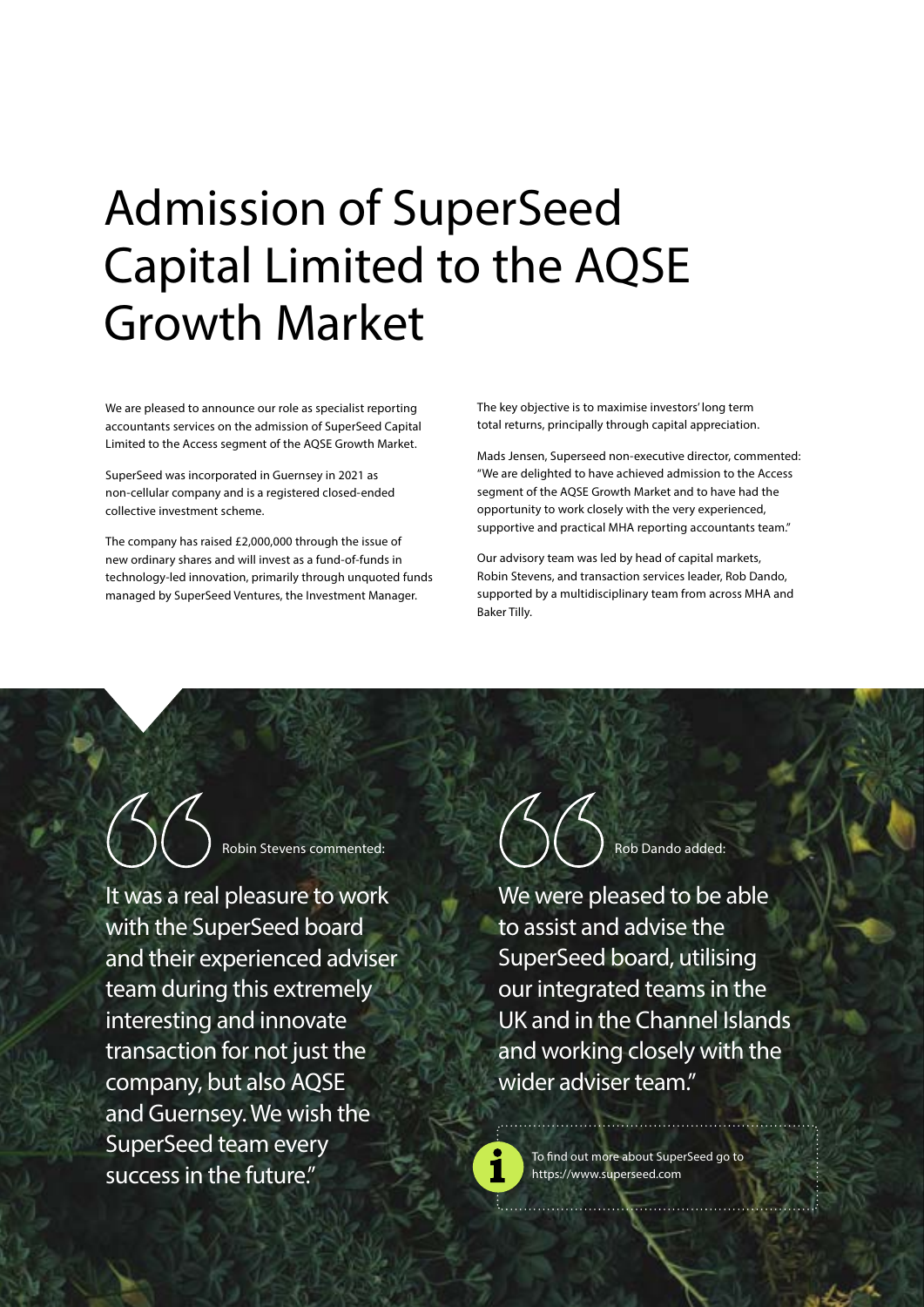## Management buyout of FuseMetrix Group

We are delighted to announce our role as lead adviser to the shareholders and management team of FuseMetrix Group on its successfully completed management buyout. Founded in 2002, Fusemetrix works directly with clients or alongside consulting firms to help with:

Reviewing current systems & infrastructure



Defining, planning, managing & delivering projects

1  $\approx$  2

Understanding existing & future business system needs



Designing & developing complex applications

The deal was led by Matthew Ballinger, CEO and majority shareholder. The exiting shareholder, Richard Irwin, will continue to work in the business.

Matthew commented: "The team at MHA listened to what I wanted to achieve and then helped me understand the various options open to me. The team members were always professional and made sure I understood each step along the journey. I would have no hesitation in recommending them to anyone looking at a similar transaction."

Our team advised on the valuation, deal structure, heads of terms, funding and deal documentation elements of the transaction. This advice was led by Laurence Whitehead, closely supported by senior colleagues Craig Chamberlain and Gareth Peters.

Laurence remarked: "It's been a real pleasure to advise the company, its shareholders and management team on this transaction. Matthew's focus on driving the business forward into the future means that the ongoing ownership of the group remains in strong hands and we are confident that his vision will ensure that the business continues to prosper. We wish him, Richard and everyone at FuseMetrix continued success."



To find out more about FuseMetrix Group go to www.fusemetrix.com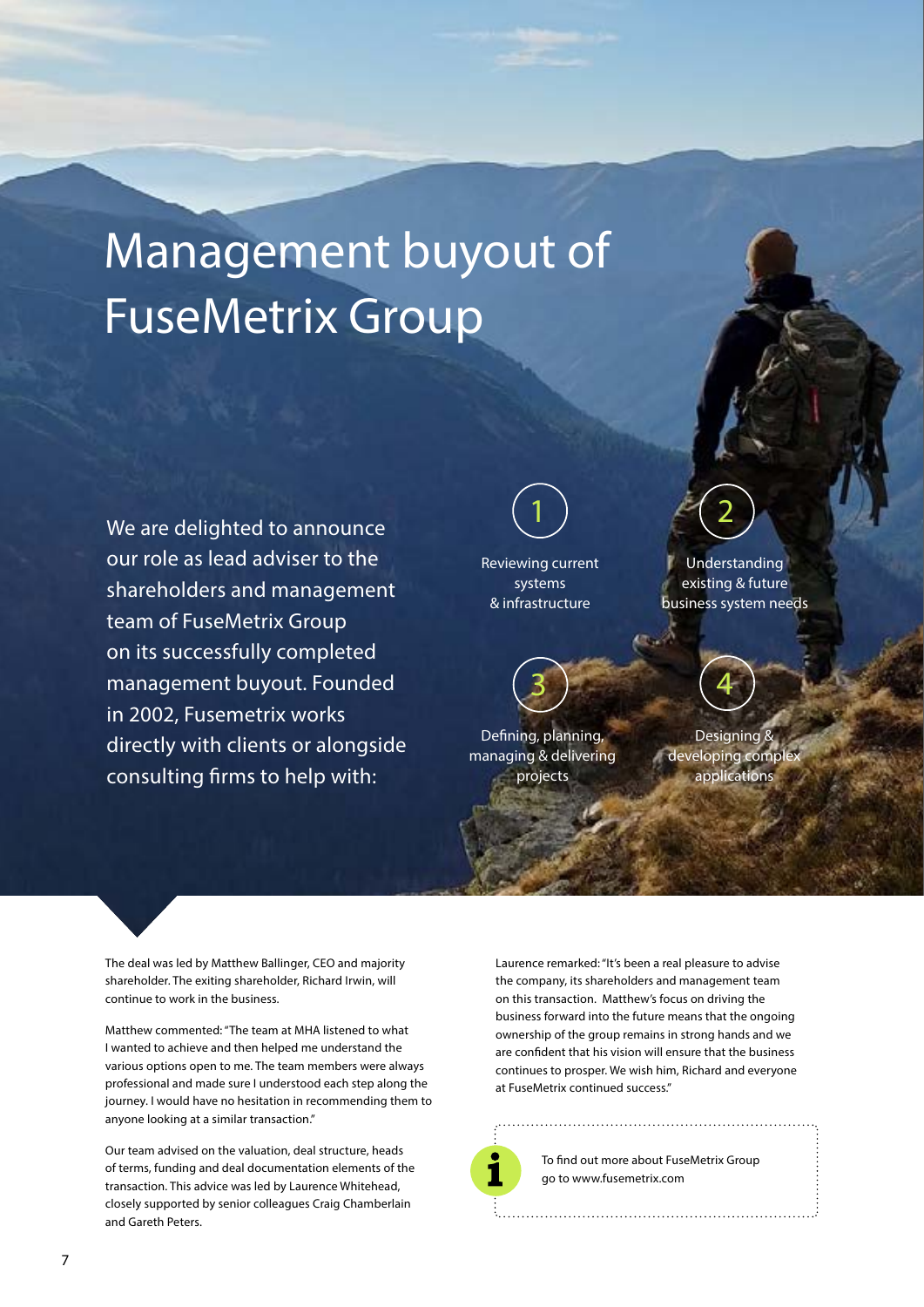# Sale of Working Time Solutions to Totalmobile

A Manchester business whose software helps some of the UK's biggest companies plan their employees' shift patterns has been acquired by a fast-growing Belfast-based business.

Working Time Solutions, whose shareholders were advised on the deal by our award winning team, provides rostering and workforce management services. The company has been acquired by Totalmobile, which offers a comprehensive range of field service management software.

WTS's solution enables organisations to ensure the right resources are available at the right time to increase capacity and productivity while supporting employees' wellbeing and compliance. The deal will see 60 organisations and 30,000 users of WTS's technologies, including National Highways, Northern Gas Networks and Birmingham Airport, join Totalmobile's growing customer base of over 1,000 organisations. WTS adds to Totalmobile's suite of field management software, which includes mobile working, dynamic scheduling, job management, lone working and data analytics.

Jim Darragh, chief executive of Totalmobile, said: "Managing operational resources efficiently is more important than ever to our customers as they battle staff shortages, sickness and absence. By bolstering Totalmobile's rostering software and shift pattern capabilities, we can help organisations keep their services running smoothly, efficiently and with minimum disruption to the customer experience. In addition, the acquisition of WTS also strengthens our footprint in the North of England and provides additional opportunity to increase our profile across the entirety of the UK and Ireland as we look to continue our growth journey."

> To find out more about both companies visit their websites: workingtime-solutions.com and www.totalmobile.co.uk



Rob Crossman, commercial director at WTS, added:

We are delighted to be joining Totalmobile. The strong cultural, technical and market fit between the two businesses will deliver huge benefits for customers and employees. We're looking forward to working with Jim Darragh and the team to bring a combined offering of Totalmobile and WTS to market and to contribute to Totalmobile's impressive ongoing growth."

Our deal team was led by Andrew Feeke, supported by Ian Waddingham. Andrew comments: "This is a great strategic addition to Totalmobile's stable of SaaS solutions that help businesses operate more efficiently and effectively and look after their people. We're delighted to have facilitated and supported this deal, helping the founding shareholders of Working Time Solutions to secure a bright future for the company and its staff as part of the Totalmobile family." WTS has around 30 staff in Manchester and has been established for more than 25 years. Totalmobile has more than 1,000 customers and 300,000 mobile-workforce users across the public services, property, facilities management, transport and infrastructure sectors.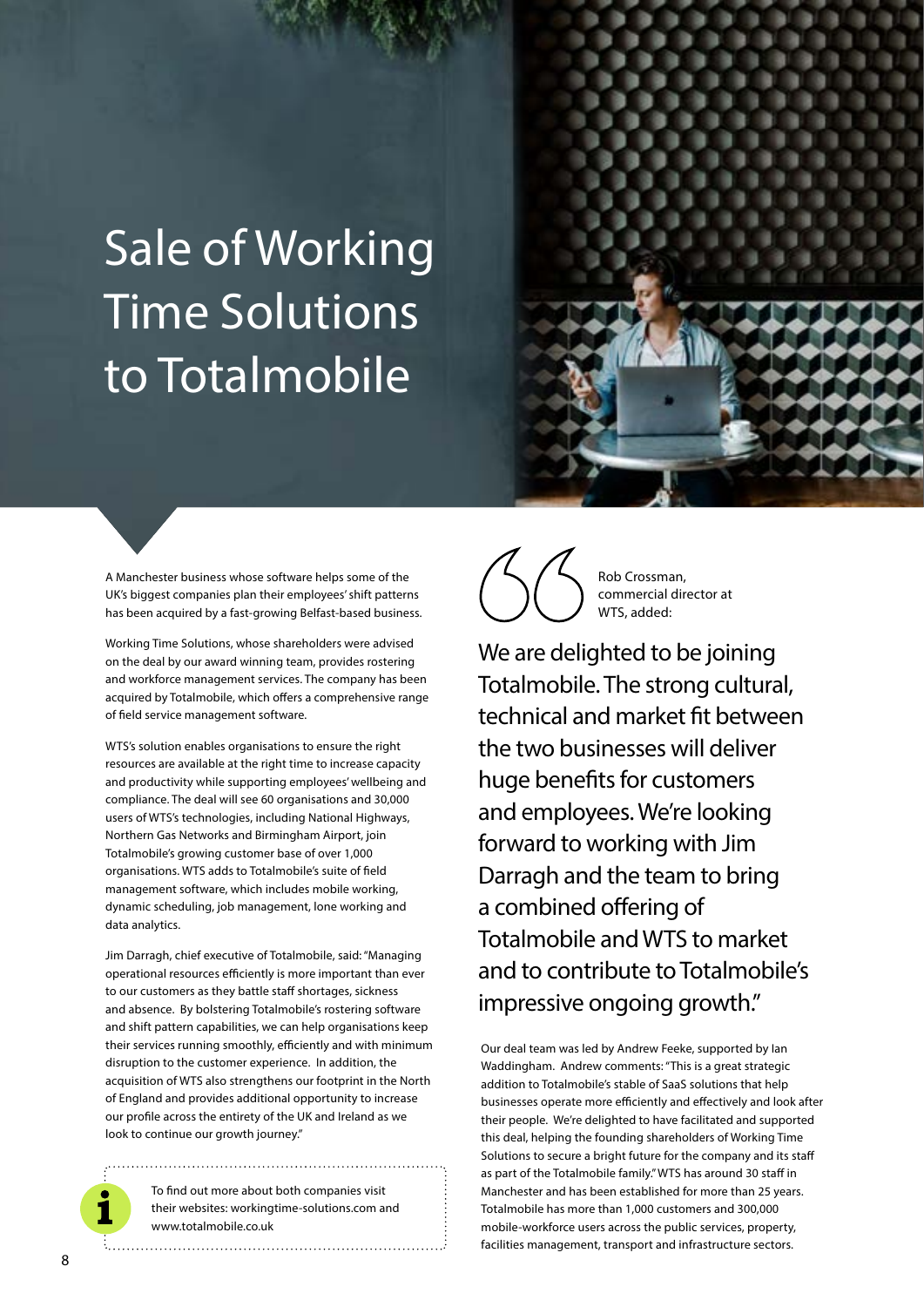# The key steps to a successful acquisition

With successful businesses with strong balance sheets continuing to look towards further growth, we outline below the key steps to a successful business acquisition and explain how MHA's corporate finance experts can add real value to the process.



## 2 Valuing a prospective target

We will look not only at the asset base of the target business but also its potential to generate cash. Valuing a business based purely on its net asset value does not necessarily produce a 'fair market value' if the business is profitable. So an equity valuation based on a multiple of sustainable profit, alongside net cash/debt and normalised working capital adjustments, is normally more appropriate. Deciding the level of sustainable profit, an appropriate profit multiple, net cash/debt and what constitutes normalised working capital all require M&A judgement and expertise.



#### Heads of terms

Agreeing a detailed outline of the deal with the vendors can be time consuming and costly, even when it is dealt with in a focused manner from the outset. There are conflicting aims at this stage of the process, so trying to muddle through by 'parking' potential deal breaker issues till later is not advised. We will work closely with you to ensure that all key issues are considered, addressed and clarified so that the agreed heads of terms are genuinely deliverable.



#### Identifying and approaching target businesses

If you initially choose the wrong targets or approach the right ones in an 'inappropriate' manner, your whole strategy can hit the rocks very early in the process. Engaging experienced corporate finance advisers from the outset to help identify the right targets and to make the first approach. Prospective vendors want comfort that your initial approach is serious and involving us from the outset adds genuine credibility to your strategy.



#### Financing

Finding the right targets and valuing them correctly gets you so far. How do you ensure there is a funder out there prepared to back you financially? What do funders want to see in order to make a positive investment decision? We are well positioned to advise you in this area too. There are a number of ways to finance acquisitions: conventional high street bank debt, private equity, venture capital, business angels, mezzanine funding, asset-backed lending and structured finance, to name but a few. We will assist you to prepare a 3-5 year funding model which outlines the key parameters of the acquisition for funders and we will then introduce you to a wide range of financiers, not just the high street ones, working closely with you to get the right deal and funding structure in place and at a competitive rate.



#### Due diligence and beyond

Once the heads of terms have been signed, it is then time to get a corporate lawyer on board to work alongside us on the due diligence and detailed transaction documents. We are well placed to introduced legal advisers who are well versed in transactions of this nature and will happily assist in choosing which law firm is the right one for you. But that's a topic for another time……….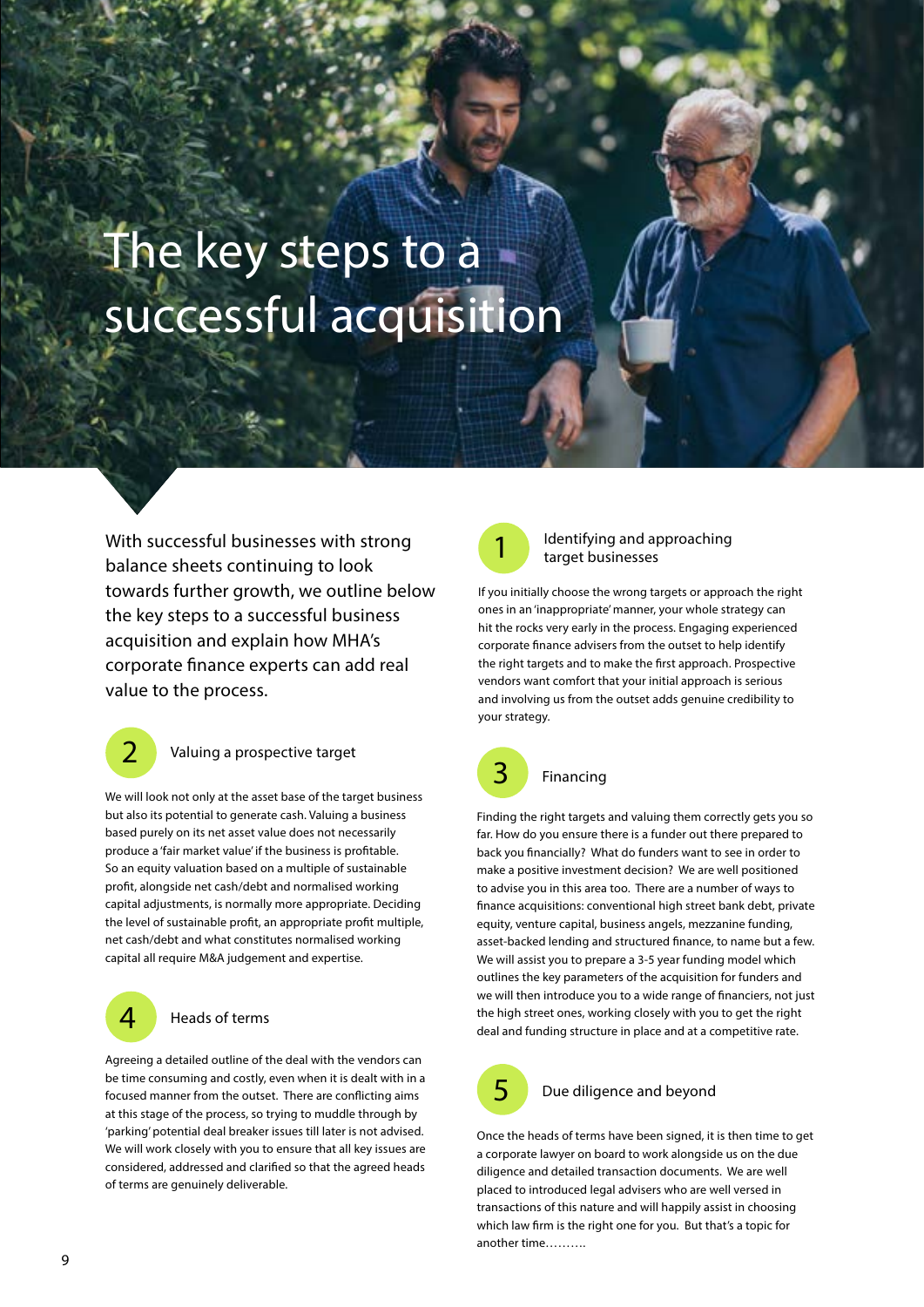# Our guide to successfully raising debt

It is widely thought that the most successful businesses of the next decade will be those that have the financial capability and know how to achieve their ambitions for growth. In the current climate, the ability of a business to leverage appropriate levels of funding to support growth plans has never been greater. With high street, alternative and niche lenders all looking for opportunities to fund strong, growing businesses, the market for debt funding is somewhat healthier than many would believe.

The key to obtaining such funds is the presentation of a clearly articulated business plan and the preparation of robust financial forecasts. Our team members work closely with businesses looking to raise funding and appreciate that the onus is on business owners to present themselves and their business as a credible prospect. Given that many funding proposals are refused because they are not presented to a standard required by funders, our message is clear: take early professional advice from those whose business it is to understand both the funders' wish list and the business's funding requirements.

Although traditional lending in the UK market is still perceived to be difficult to source, funders are committed to lending to healthy companies with strong management teams who can demonstrate that their business plan is a viable and robust one. So the message is clear: debt is available but your proposal needs to stand out from the crowd.

The first step is to obtain professional advice early in the process from an experienced corporate finance team who can logic check your business plan and financial forecasts and introduce a wide range of appropriate funders to you. Below are some of the other top tips to help achieve success:

Ensure that your management and financial information systems are in good shape. Make sure presentations are accurate, positive and clear. State the level of funding required and for what purposes. Ensure you know exactly how and where the business is making, and will make, its profit. Demonstrate clearly how the business can grow with the appropriate funding in place. Show that you have all of your costs and overheads under close control. Demonstrate how your business is unique and important to its customers. Do not ignore potential pitfalls - be honest about the areas to improve in your business. 1  $\mathcal{D}$ 3 4 5 6 7 8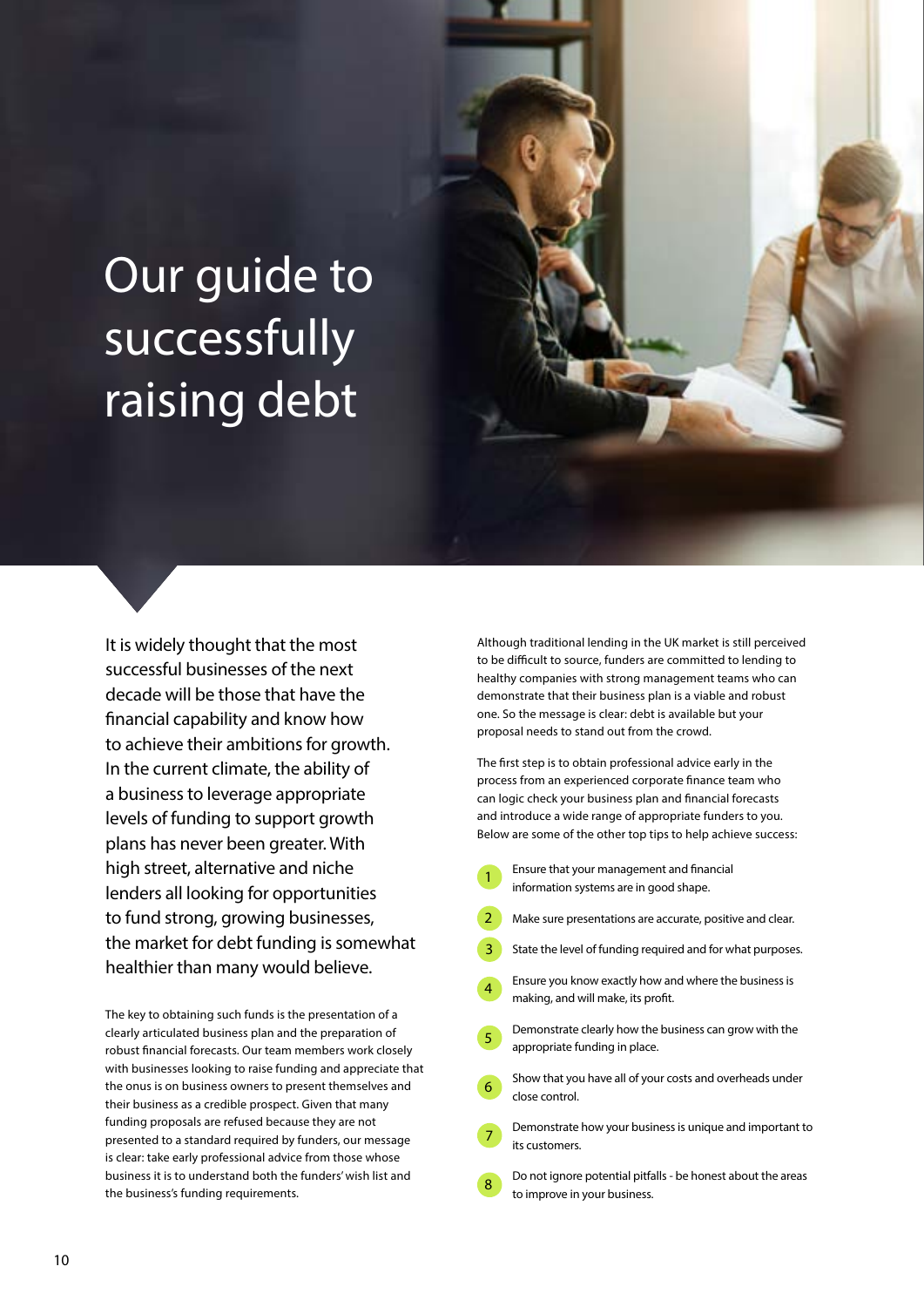### How can we help

If you would like to know more about how we can assist you, your clients or your contacts on corporate finance, M&A or strategic planning matters, then contact one of the senior members of our team below, or visit us at:

mha-uk.co.uk/services/corporate-finance



Laurence Whitehead M&A and Valuations

T: +44 (0) 1908 662255 M: +44 (0) 7769 740202 E: laurence.whitehead@mhllp.co.uk



Justin Moss Transaction Services and Valuations T: +44 (0) 1494 441 226 M: +44 (0) 7710 088 680



Rob Dando Transaction Services

T: +44 (0) 20 8054 7369 M: +44 (0) 7593 820290 E: rob.dando@mhllp.co.uk



James Lawson M&A

Robin Stevens Capital Markets T: +44 (0) 20 7429 0564 M: +44 (0) 7787 112 059 E: robin.stevens@mhllp.co.uk

T: +44 (0) 20 7429 0556 E: james.lawson@mhllp.co.uk



Andrew Feeke

E: justin.moss@mhllp.co.uk

M&A M: +44 (0) 7747 807481 E: andrew.feeke@mooreandsmalley.co.uk



Cameron Cook Transaction Services and Valuations

T: +44 (0) 1494 441226 M: +44 (0) 7979 517 214 E: cameron.cook@mhllp.co.uk





M: +44 (0) 7783 075377 E: howard.stern@mhllp.co.uk



Craig Chamberlain M&A and Valuations

T: +44 (0) 1908 662255 E: craig.chamberlain@mhllp.co.uk



Simon Carruthers M&A M: +44 (0) 7967 740476

E: simon.carruthers@mooreandsmalley.co.uk



Stephen Gregson M&A

M: +44 (0) 7701 099908 E: stephen.gregson@mooreandsmalley.co.uk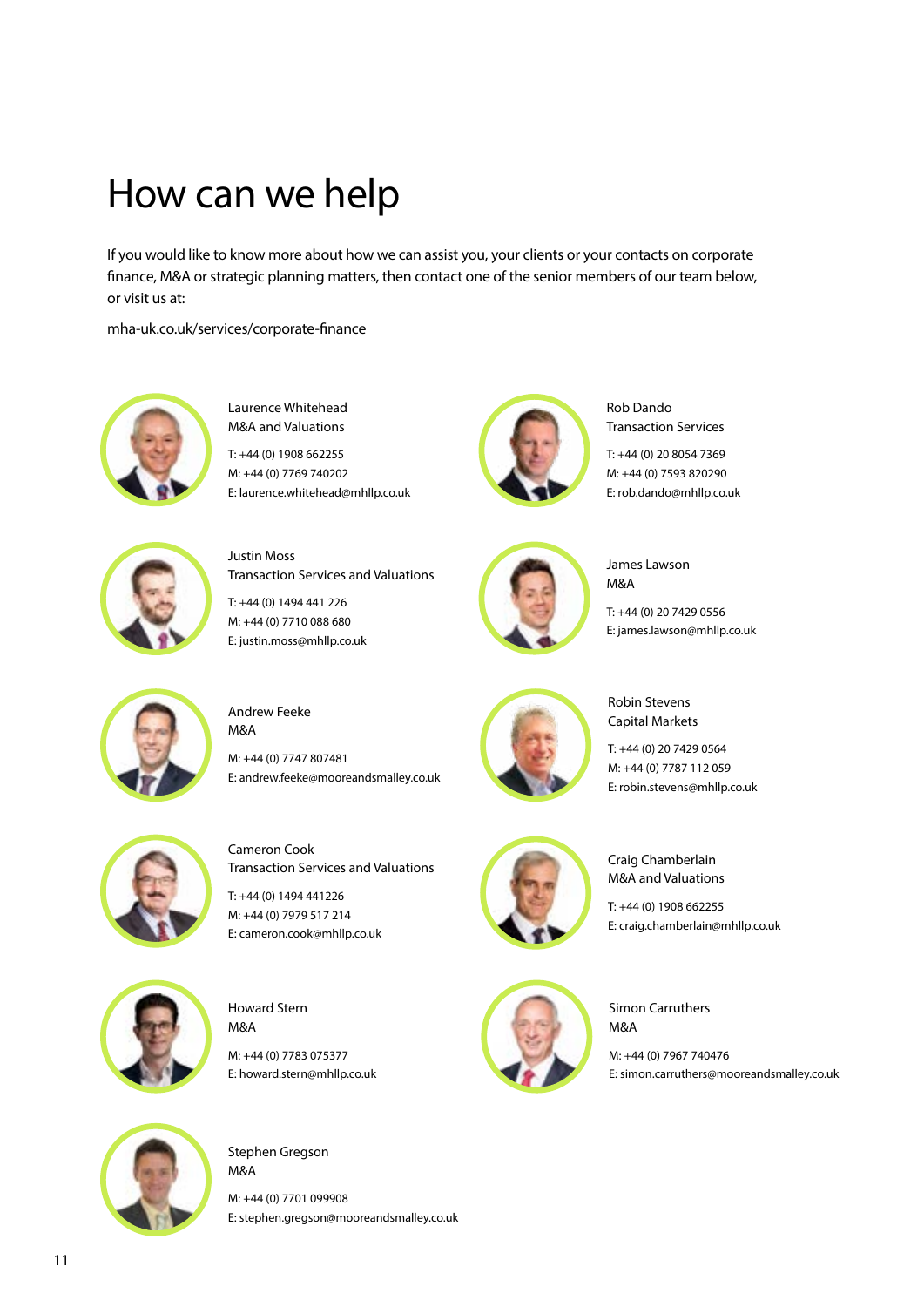#### Disclaimer

MHA is the trading name of MHCA Limited, a Company registered in England with registration number 07261811 (hereafter "MHA"). MHA is a network of two independent accounting firms in the UK and is a member of Baker Tilly International (hereafter "BTI"). Each member firm of MHA and BTI are separate and independent legal entities. Services are provided by individual member firms and not by MHA or BTI who accept no responsibility or liability for the advice, actions or inactions of member firms. No one member firm of either MHA or BTI accepts responsibility or liability for the advice, actions or inactions on the part of any individual member firm or firms.

All information provided herein or at any seminar is believed to be accurate and correct at the time of publication or broadcast. While all due care has been taken with this publication, no responsibility or liability is accepted for any inaccuracies, errors or omissions. Neither this publication or any broadcast should be accepted as providing a complete explanation or advice in respect of its subject matter and no liability is accepted for the consequences of any reliance upon it in part or whole. Our liability and the liability of MHA and BTI firms is limited and to the maximum extent permitted under applicable law. If you wish to rely on advice in connection with the subject matter of this publication you should first engage with a member firm of MHA.

You must not copy, make available, retransmit, reproduce, sell, disseminate, separate, licence, distribute, store electronically, publish, broadcast or otherwise circulate either within your business or for public or commercial purposes any of (or any part of) these materials and/or any services provided by any member firm of MHA in any format whatsoever unless you have obtained prior written consent from a MHA firm to do so and entered into a licence.

Where indicated, these materials are subject to Crown copyright protection. Re-use of any such Crown copyrightprotected material is subject to current law and related regulations on the re-use of Crown copyright extracts in England and Wales.

These materials provided by MHA are subject to MHA's terms and conditions of business as amended from time to time, a copy of which is available on request. Services provided by an MHA firm are subject to the letters of engagement and the terms and conditions provided by that MHA firm.

© copyright MHCA Limited



MHA Hub offers clients and contacts a diverse programme of professional events, training, and publications that has been created to offer the latest in best practice, good governance, and regulatory updates and insights.